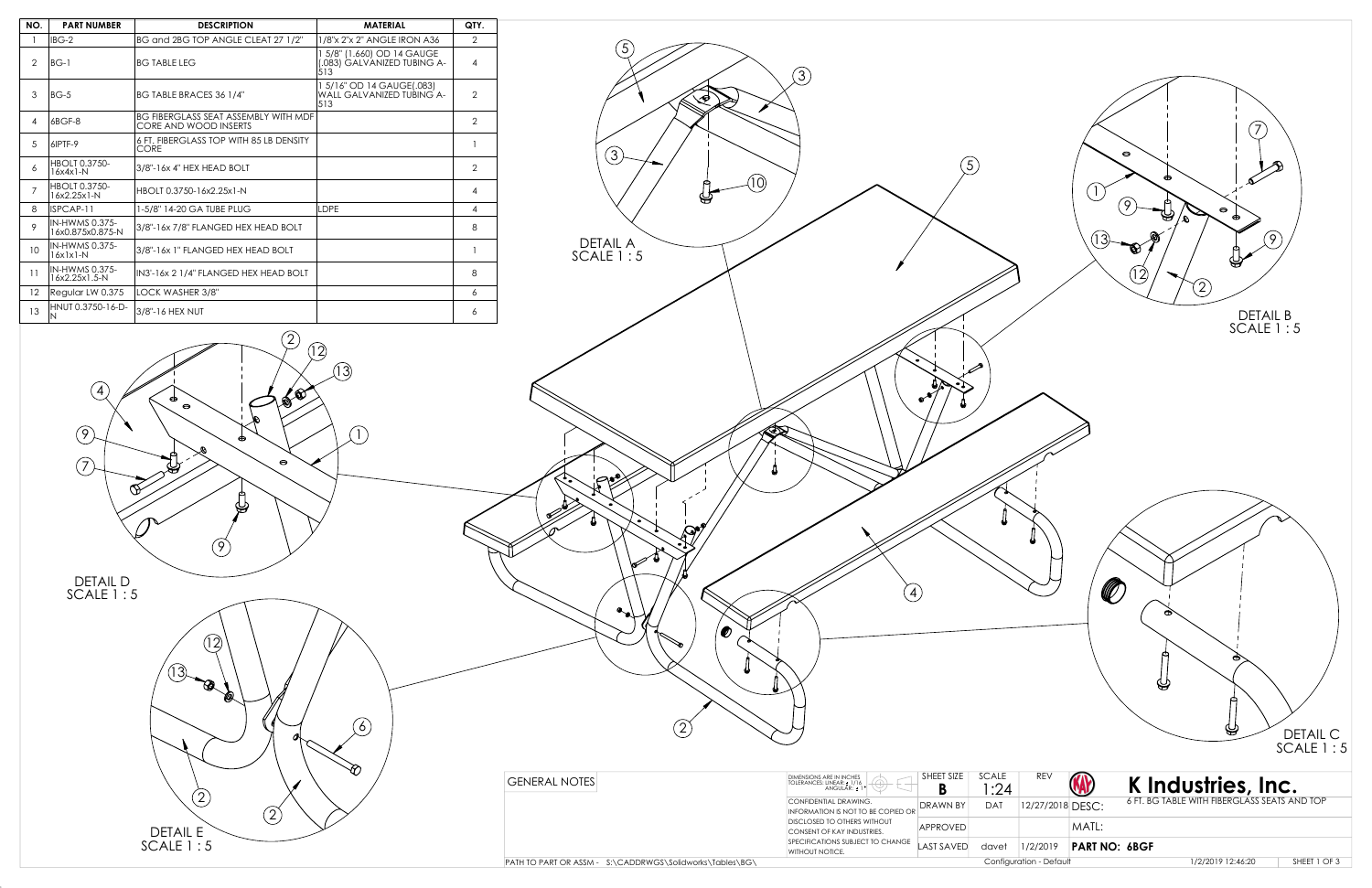## LEAVE ALL BOLTS AND NUTS FINGER TIGHTENED UNTIL ALL ARE IN PLACE

- 1. Lay the Table Top on an Even Flat Surface, Possibly with the Cardboard that the Product Came with.The Fiberglass Top will have Pre- Driled Holes That have Threaded Steel Inserts To Accept The 3/8"x 7/8" Flanged Hex Head Bolt.
- 2. Assemble The Leg Sets As Shown, Align the Holes In the Angle Iron Top Bracket With The Holes In The Fiberglass Top. Face The Angle Iron Top Brackets As Shown At Right.
- 3. Attach the Legs to the Fiberglass Seats 3/8"-16x 7/8" Flanged Hex Head Bolts. Attach The Top Cleats To The Fiberglass Top With 3/8"-16x 7/8" Flanged Hex Head Bolts.
- 4. Place the Tube Brace as Shown, The One Flat Side that Fits Between the Legs will use a 3/8"-16x 4" Hex Head Bolt with Lock Washer and Nut.
- 5. Once All of the Hardware has Been Installed, Then Begin to Tighten the Bolts and Nuts



| NO.            | <b>PART NUMBER</b>                  | <b>DESCRIPTION</b>                                                                | <b>MATERIAL</b>                                                             | QTY.           |
|----------------|-------------------------------------|-----------------------------------------------------------------------------------|-----------------------------------------------------------------------------|----------------|
| $\mathbf{1}$   | IBG-2                               | <b>BG and 2BG TOP ANGLE</b><br>CLEAT 27 1/2"                                      | 1/8"x 2"x 2" ANGLE<br><b>IRON A36</b>                                       | $\overline{2}$ |
| $\overline{2}$ | $BG-1$                              | <b>BG TABLE LEG</b>                                                               | 1 5/8" (1.660) OD 14<br>GAUGE (.083)<br><b>GALVANIZED TUBING</b><br>$A-513$ | $\overline{4}$ |
| 3              | $BG-5$                              | BG TABLE BRACES 36 1/4"                                                           | 15/16" OD 14<br>GAUGE(.083) WALL<br><b>GALVANIZED TUBING</b><br>$A - 513$   | $\overline{2}$ |
| $\overline{4}$ | 6BGF-8                              | <b>BG FIBERGLASS SEAT</b><br>ASSEMBLY WITH MDF<br>CORE AND WOOD<br><b>INSERTS</b> |                                                                             | $\overline{2}$ |
| 5              | 6IPTF-9                             | <b>6 FT. FIBERGLASS TOP</b><br>WITH 85 LB DENSITY CORE                            |                                                                             | 1              |
| 6              | <b>HBOLT 0.3750-</b><br>$16x4x1-N$  | 3/8"-16x 4" HEX HEAD<br><b>BOLT</b>                                               |                                                                             | $\overline{2}$ |
| $\overline{7}$ | <b>HBOLT 0.3750-</b><br>16x2.25x1-N | HBOLT 0.3750-16x2.25x1-N                                                          |                                                                             | 4              |
| 8              | ISPCAP-11                           | 1-5/8" 14-20 GA TUBE<br><b>PLUG</b>                                               | LDPE                                                                        | 4              |
| 9              | IN-HWMS 0.375-<br>16x0.875x0.875-N  | 3/8"-16x 7/8" FLANGED<br><b>HEX HEAD BOLT</b>                                     |                                                                             | 8              |
| 10             | IN-HWMS 0.375-<br>$16x1x1-N$        | 3/8"-16x 1" FLANGED HEX<br><b>HEAD BOLT</b>                                       |                                                                             | 1              |
| 11             | IN-HWMS 0.375-<br>16x2.25x1.5-N     | IN3'-16x 2 1/4" FLANGED<br><b>HEX HEAD BOLT</b>                                   |                                                                             | 8              |
| 12             | Regular LW 0.375                    | LOCK WASHER 3/8"                                                                  |                                                                             | 6              |
| 13             | HNUT 0.3750-16-D-N                  | 13/8"-16 HEX NUT                                                                  |                                                                             | 6              |

1/2/2019 12:46:20

SHEET 2 OF 3

| <b>GENERAL NOTES</b>                                     | DIMENSIONS ARE IN INCHES<br>TOLERANCES: LINEAR: ± 1/16<br>ANGULAR: 1° | SHEET SIZE | SCALE<br>:24 | <b>REV</b>              |
|----------------------------------------------------------|-----------------------------------------------------------------------|------------|--------------|-------------------------|
|                                                          | CONFIDENTIAL DRAWING.<br>INFORMATION IS NOT TO BE COPIED OR           | DRAWN BY   | <b>DAT</b>   | 12/27/2018              |
|                                                          | DISCLOSED TO OTHERS WITHOUT<br>CONSENT OF KAY INDUSTRIES.             | APPROVED   |              |                         |
|                                                          | SPECIFICATIONS SUBJECT TO CHANGE<br>WITHOUT NOTICE.                   | LAST SAVED | davet        | 1/2/2019                |
| PATH TO PART OR ASSM - S:\CADDRWGS\Solidworks\Tables\BG\ |                                                                       |            |              | Configuration - Default |